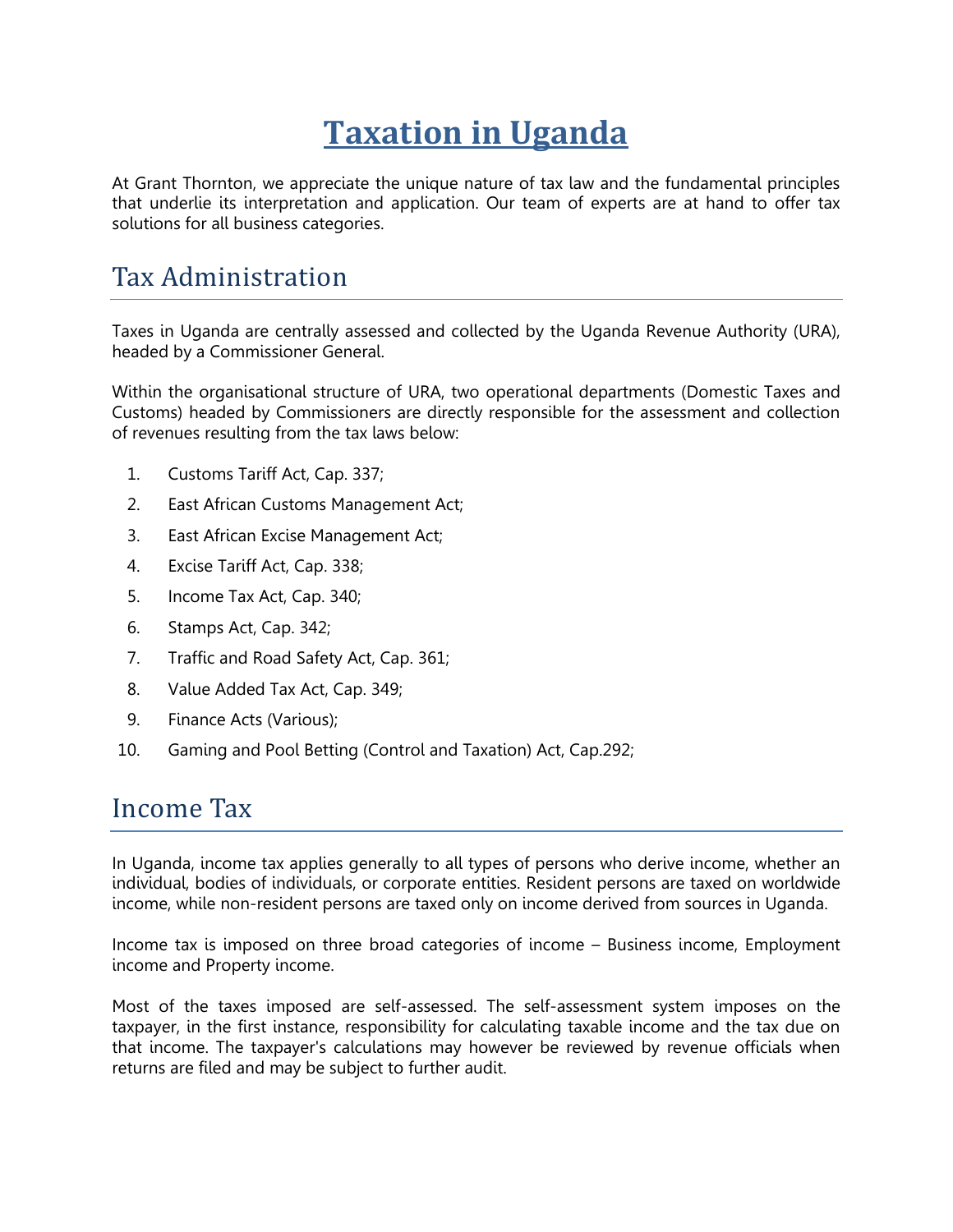### *Tax rates for Individuals in Business*

The income tax rate for individuals depends on the income bracket in which the individual falls. Resident individuals enjoy a tax free annual income threshold of UGX. 2,820,000 per annum. The balance is taxed at 10%, 20% or 30% depending on the income bracket. Individuals who earn above UGX 120,000,000 pa pay an additional 10% on the income above 120m.

| <b>CHARGEABLE</b><br><b>INCOME (CY)</b> | <b>RATE OF TAX</b>                                                             |                                                                                |
|-----------------------------------------|--------------------------------------------------------------------------------|--------------------------------------------------------------------------------|
| UGX (Annual)                            | <b>Residents</b>                                                               | <b>Non-residents</b>                                                           |
| 0 to 2,820,000                          | Nil                                                                            | $CY \times 10\%$                                                               |
| 2,820,000 to 4,020,000                  | $(CY - 2,820,000) \times 10\%$                                                 | $CY \times 10\%$                                                               |
| 4,020,000 to 4,920,000                  | $(CY - 4.020.000) \times 20\% + (120.000)$                                     | $(CY - 4,020,000) \times 20\% + (402,000)$                                     |
| 4,920,000 to 120,000,000                | $(CY - 4,920,000) \times 30\% + (300,000)$                                     | $(CY - 4.920,000) \times 30\% + (582,000)$                                     |
| Above 120,000,000                       | $[(CY - 4,920,000) \times 30\% + (300,000)]$<br>$+$ [(CY - 120,000,000) x 10%] | $[(CY - 4.920.000) \times 30\% + (582.000)]$<br>$+[$ (CY - 120,000,000) x 10%] |

### *Tax rates for Individuals in Employment*

Employers are required by law to deduct tax from an employee's salary or else they become personally liable for the tax that should have been deducted. The monthly PAYE (Pay As You Earn)rates are shown below:

| <b>CHARGEABLE</b><br><b>INCOME (CY)</b> | <b>RATE OF TAX</b>                                                         |                                                                                  |  |
|-----------------------------------------|----------------------------------------------------------------------------|----------------------------------------------------------------------------------|--|
| <b>UGX (MONTHLY)</b>                    | <b>RESIDENTS</b>                                                           | <b>NON-RESIDENTS</b>                                                             |  |
| 0 to 235,000                            | <b>Nil</b>                                                                 | $CY \times 10\%$                                                                 |  |
| 235,000 to 335,000                      | $(CY - 235,000) \times 10\%$                                               | $CY \times 10\%$                                                                 |  |
| 335,000 to 410,000                      | $(CY - 335,000) \times 20\% + (10,000)$                                    | $(CY - 335,000) \times 20\% + (33,500)$                                          |  |
| 410,000 to 10,000,000                   | $(CY - 410,000) \times 30\% + (25,000)$                                    | $(CY - 410,000) \times 30\% + (48,500)$                                          |  |
| Above 10,000,000                        | $[(CY - 410,000) \times 30\% + (25,000)]$<br>$+[$ (CY - 10,000,000) x 10%] | $[(CY - 410,000) \times 30\% + (48,500)]$<br>$+[ (CY - 10,000,000) \times 10\%]$ |  |

### *Tax rates for Companies*

The income tax rate for a company i.e. a body of persons, corporate or unincorporated, created or recognised under any law in Uganda or elsewhere, is 30% of the entity's CHARGEABLE INCOME i.e. gross income less tax allowable deductions.

For non-resident companies, an additional 15% tax may become chargeable on repatriated branch profits.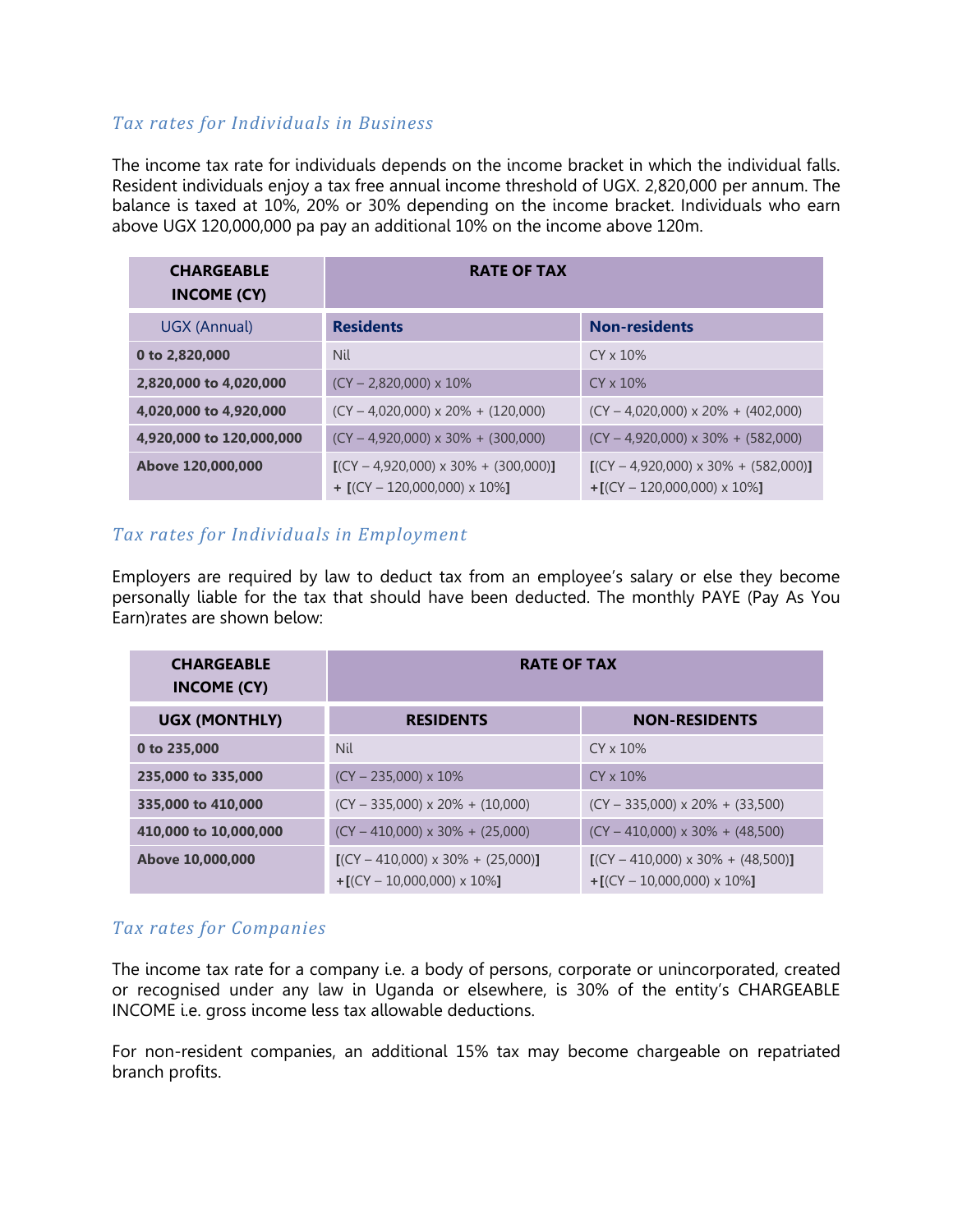### *Tax rates for Small Businesses*

Resident persons with a turnover of less than UGX 50m are taxable at Presumptive rates below:

| <b>GROSS TURNOVER PER ANNUM (UGX)</b>            | TAX (FINAL)                                   |
|--------------------------------------------------|-----------------------------------------------|
| Not exceeding 5 million                          | <b>NIL</b>                                    |
| <b>Exceeding 5 million but not exceeding 20</b>  | 100,000                                       |
| <b>Exceeding 20 million but not exceeding 30</b> | The lower of 250,000 or 1% of gross turnover. |
| <b>Exceeding 30 million but not exceeding 40</b> | The lower of 350,000 or 1% of gross turnover. |
| <b>Exceeding 40 million but not exceeding 50</b> | The lower of 450,000 or 1% of gross turnover. |

### *Tax on Rental income derived by individuals*

Tax on rental income derived by an individual is assessed separately from the individual's other business incomes or employment income. The tax is 20% of the rental income amount after deducting –

- 1) 20% as allowable expenses; and
- 2) UGX 2,820,000 as a tax free threshold.

#### *Withholding tax on payments to Resident & Non-resident persons*

The obligation to withhold tax lies with a withholding agent who is defined under the Act to mean any person required to withhold tax upon making any payment to a payee. A payee is any person who receives a payment from which tax is required to be withheld. The tax rates are subject to existing Double Taxation Agreements. Tax withheld may be final or creditable.

| <b>TYPE OF PAYMENT</b>                          | <b>RESIDENT</b>        | <b>NON-RESIDENT</b> |
|-------------------------------------------------|------------------------|---------------------|
| Management, Technical or Professional fees      | 6%                     | 15%                 |
| <b>Dividends</b>                                | 10 or 15%              | 15%                 |
| Rent                                            | Rental income          | 15%                 |
| Interest                                        | 15 or 20%              | 15%                 |
| Royalties                                       | Property income        | 15%                 |
| Natural Resource payments                       | Property income        | 15%                 |
| Annuities                                       | Property income        | 15%                 |
| Ship operators/Charterers                       | <b>Business income</b> | 2%                  |
| Air Transport operators/Charterers              | <b>Business income</b> | 2%                  |
| Road Transport operator (cargo)                 | <b>Business income</b> | 2%                  |
| Electronic/Television/Internet services         | <b>Business income</b> | 5%                  |
| Imports (Goods)                                 | 6%                     | 6%                  |
| Supplies to Government or designated WHT agents | 6%                     | 6 or 15%            |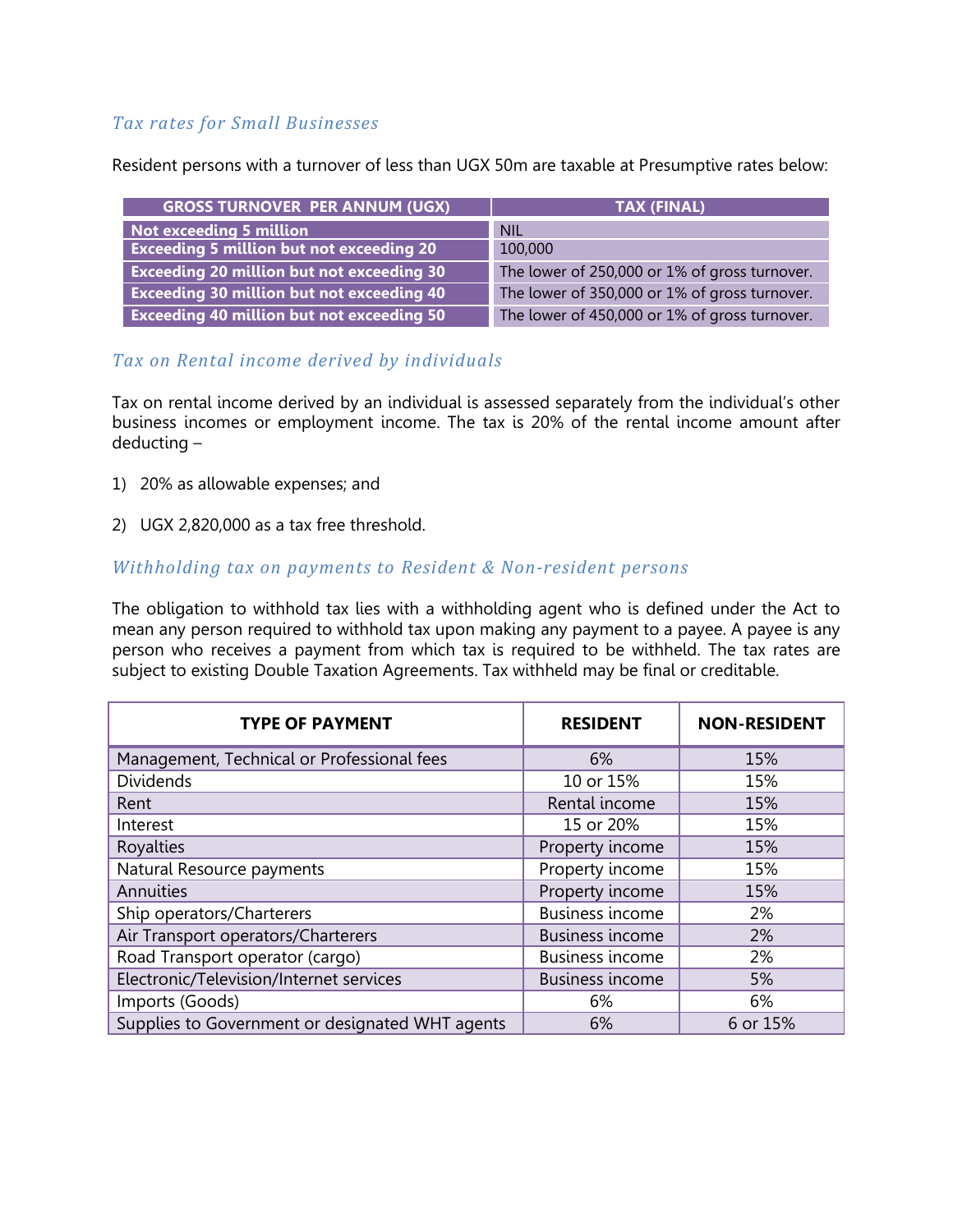### *Income Tax reporting obligations*

- 1) Final annual returns by individuals, companies, partnerships and trusts are filed within 6 months after the year end;
- 2) Provisional annual returns by companies are filed within 6 months after the accounting year; while individuals file the same within 3 months after the accounting year. There's an option to amend the return before the year end.
- 3) Withholding tax returns, including PAYE (Pay As You Earn) returns are filed by the  $15<sup>th</sup>$ of the month following the withholding.

# Value Added Tax (VAT)

VAT (also referred to as Goods and Services Tax in other jurisdictions) is a consumption tax charged at a rate of 18% on all supplies made by taxable persons i.e. persons registered or required to register for VAT purposes. The threshold for VAT registration is an annual turnover of UGX 50m or UGX 12.5m within 3 months of trading.

Some transactions are beyond the scope of VAT and these are classified as Exempt supplies. Supplies on which VAT is charged at 0% are classified as zero-rated supplies.

### *Accounting for VAT*

VAT becomes due depending on the time of supply. Under the VAT Act, a supply of goods or services takes place when any of the following takes place first –

- 1) A tax invoice is issued for the supply;
- 2) The goods are delivered;
- 3) The services are rendered;
- 4) The goods are made available; or
- 5) The goods or services are paid for in whole or in part.

When any of the above takes place, the difference between VAT incurred by the person (input tax) and the VAT charged by the person (output tax) is paid to, or claimed as an offset or cash refund from the tax authority.

#### *VAT reporting obligations*

All taxable persons are required to file a return for every tax period (i.e. month)within 15 days after the end of the month.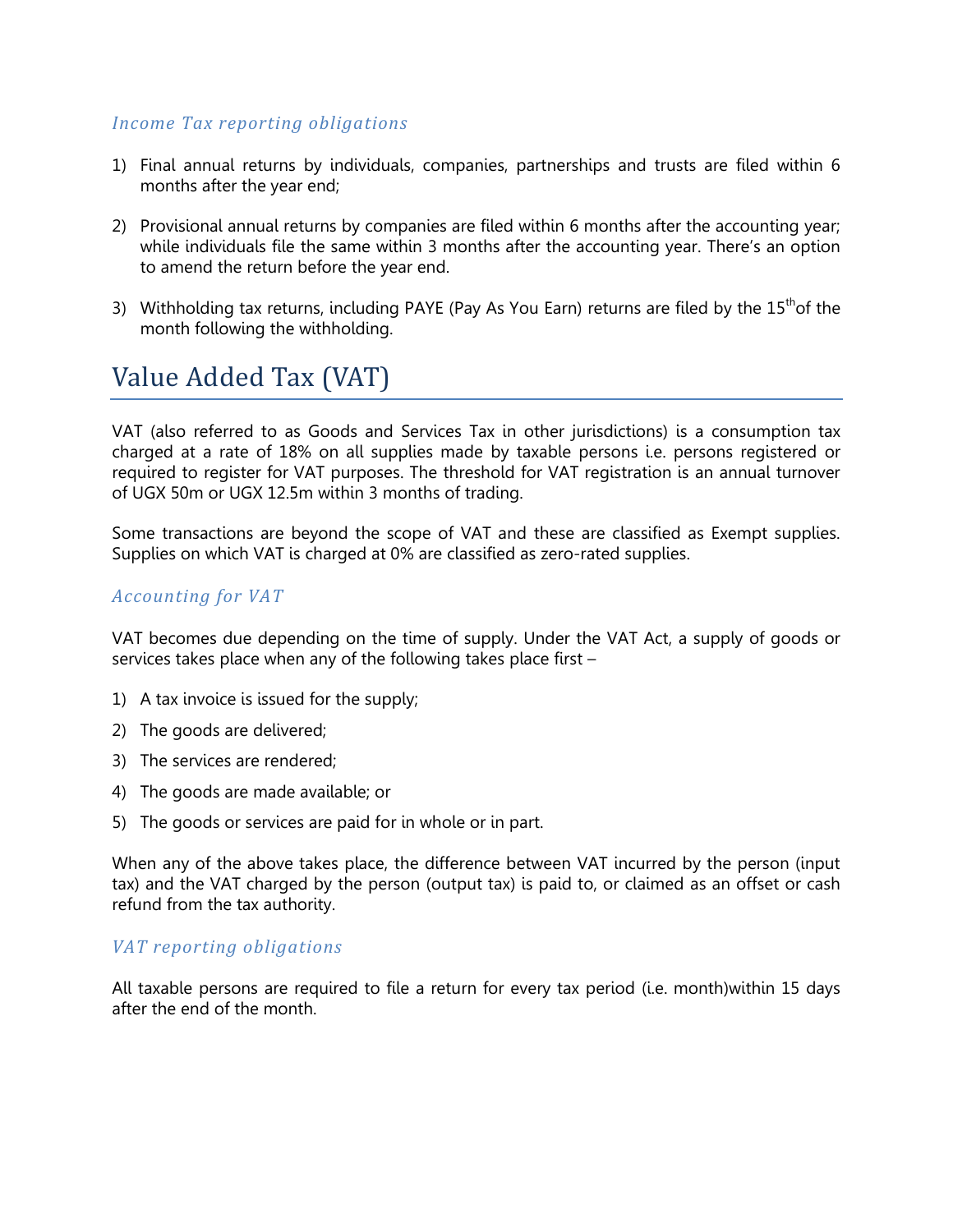# Excise Duty

This is a tax that is imposed on specified imported or locally manufactured goods, and services. Essentially it is a tax on "luxury" items. The applicable rates may be specific or ad valorem.

The tax is imposed on the value of the import; and in the case of locally manufactured goods, the duty (local excise duty) is payable on the ex-factory price of the manufactured goods.

Exported locally manufactured goods are exempt from excise duty.

Persons supplying excisable goods and services are required to register and file monthly Returns to the tax authority by the  $15<sup>th</sup>$ day of the month following the month in which delivery of the goods was made.

## Stamp Duty

Stamp Duty is imposed by the Stamps Act. It is a duty payable on any instrument (document) which upon being created, transferred, limited, extended, extinguished or recorded, confers upon any person, a right or liability.

The affected instruments (currently about 66) are listed in the Schedules to the Stamps Act. The applicable rates are either fixed or ad valorem.

The most common instruments that attract stamp duty include –

**Affidavits** 

Agreements or Memorandums of Agreement

Company Articles and Article of Association (0.5%)

Caveats

Insurance policies

Powers of Attorney

Promissory Notes

Mortgage Deeds (0.5%)

Debentures (0.5%)

Transfer of immovable property (1%)

### Customs Duty

This is a tax levied on goods imported (import duty) or exported (export duty) from Uganda at specific or ad valorem rates. The East African Community Customs Management Act 2004 (EACCMA) is the legal framework for customs operations in Uganda and the region as a whole.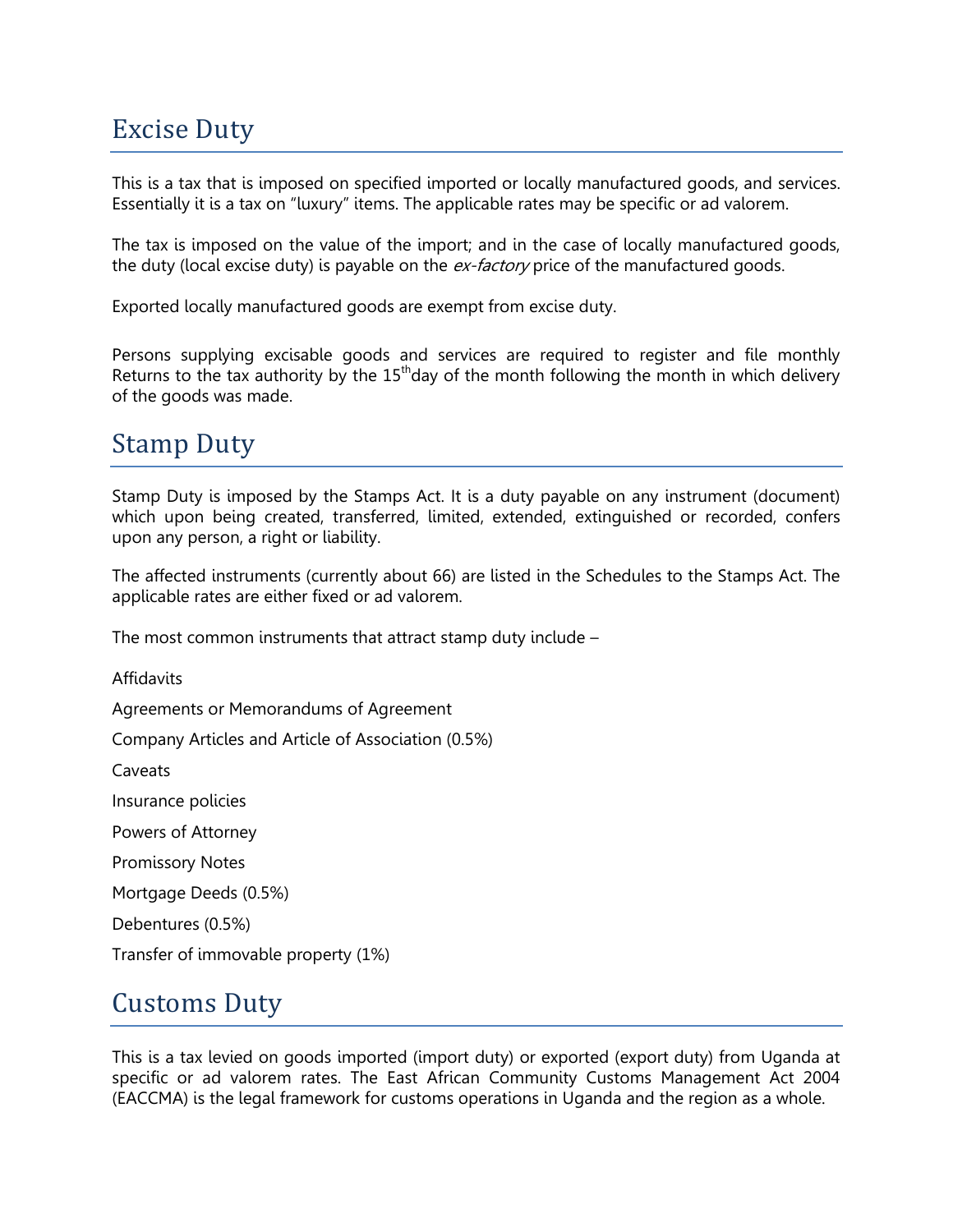A customs union exists between the East African Community States of Uganda, Kenya, Tanzania, Rwanda and Burundi for the main purpose of promoting international trade between the partner states. The union operates as a single customs territory and trading bloc with a view to harness economic growth through a wider market for goods and services. In order to achieve this, the partner states have agreed to  $-$ 

- 1) Eliminate internal tariffs and non-tariff barriers that could hinder trade between the partner states and thus facilitate formation of a single market and investment area. In this regard, movement of goods produced within the constituent customs territories is duty and quota free.
- 2) Harmonize policies relating to trade between the partner states and other countries. A common set of import duty rates are applied to goods from non-partner states under a Common External Tariff framework.

The main features of a Customs Union include the following:

- a) A common set of import duty rates applied on goods from non-partner states under the Common External Tariff, (CET).
- b) Duty-free and quota-free movement of tradable goods among its constituent customs territories.
- c) Common safety measures for regulating the importation of goods from third parties such as phyto-sanitary requirements and food standards.
- d) A common set of customs rules and procedures including documentation.
- e) A common coding and description of tradable goods (Common Tariff Nomenclature (CTN)).
- f) A common valuation method for tradable goods for tax (duty) purposes (common valuation system).
- g) A structure for collective administration of the Customs Union.
- h) A common trade policy that guides the trading relationships with third countries/trading blocs outside the Customs Union i.e. guidelines for entering into preferential trading arrangements such as Free Trade Area's (FTA), with third parties.

#### *Documents for importation of goods*

The following import documents may be required for purposes of making a declaration to customs:

- 1. A Bill of lading or airway bill.
- 2. An Insurance certificate.
- 3. Pro-forma invoices.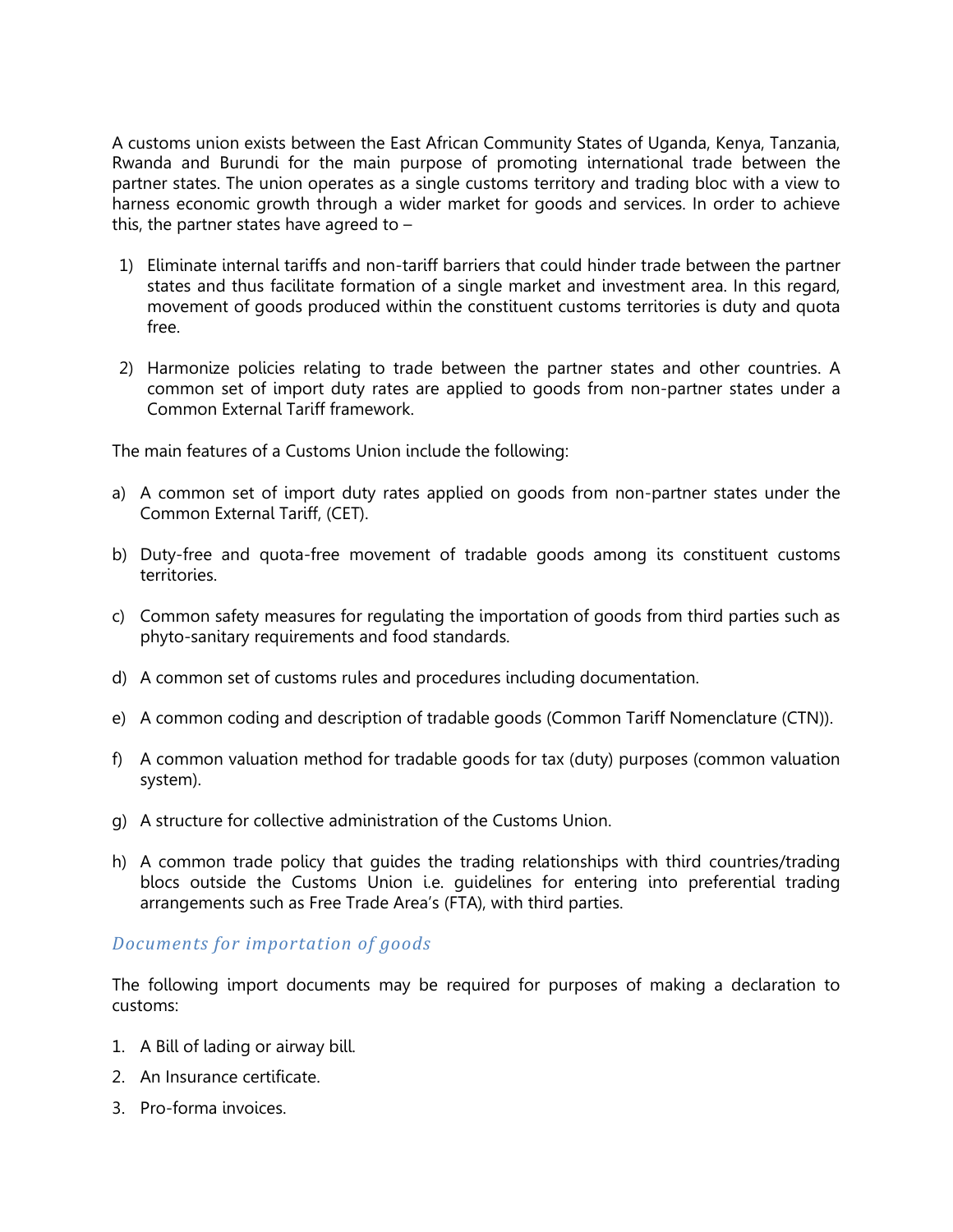- 4. Commercial invoices.
- 5. A Certificate of Origin.
- 6. Permits for restricted goods.
- 7. Purchase order.
- 8. Parking list
- 9. Sales contract
- 10. Any other supporting documents.

### *Valuation of imported Goods*

Goods imported into the country from without the EAC must be valued for taxation purposes i.e. a customs value must be determined. The customs value forms the basis for computation of customs duties which include import duty, Value Added Tax, Withholding tax, Excise duty and other duties e.g. environmental levy. Applicable tax rates are defined in the Customs External Tariff.

Goods are valued using the following methods adopted by GATT (General Agreement on Tariff and Trade) and applied chronologically –

- 1) Transaction value.
- 2) Transaction value of identical goods.
- 3) Transaction value of similar goods.
- 4) Deductive value.
- 5) Computed value.
- 6) Fall back value.

### **Exemptions from Customs duties**

### *Passengers' Baggage and Personal Effects*

In order to qualify for exemption, the following conditions should be met –

- The goods must be the property of the passenger;
- The goods must be in the company of the passenger;
- The goods should be for the personal or household use of the passenger;
- The goods must be of such kinds as permitted by law;
- The goods must be of such quantities as a customs officer may allow in accordance with specified restrictions;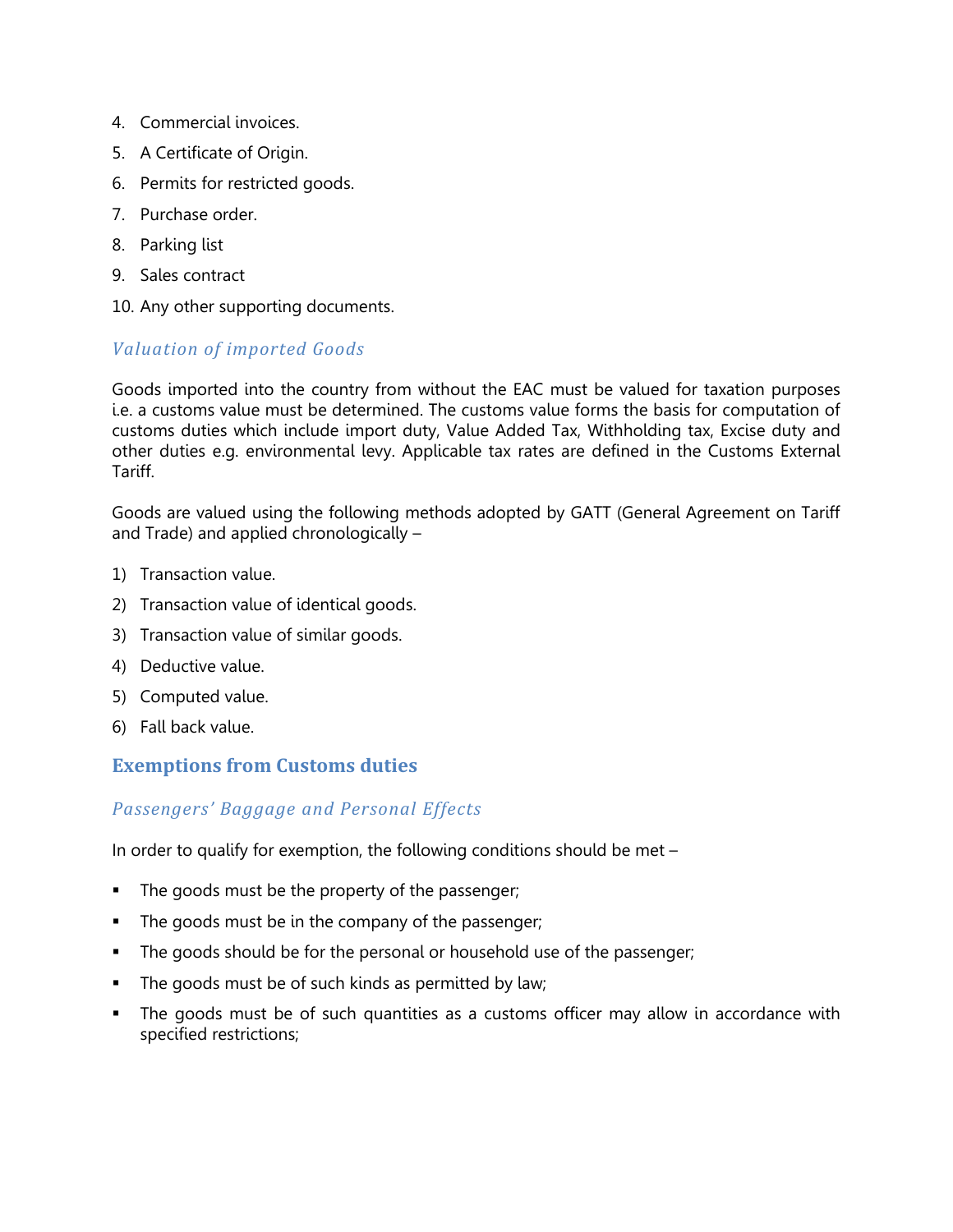### *Duty Free Allowance for Passengers of majority age*

The items listed below may be imported as duty free items –

- Spirits (including liquors) or wine, not exceeding one litre or wine not exceeding two litres.
- Perfume and toilet water not exceeding in all one half litres, of which not more than a quarter may be perfume.
- Cigarettes, cigars, cheroots, cigarillos, tobacco and snuff not exceeding in all 250 grams in weight.
- Other goods up to a value of US\$ 300 imported by a traveler in his/her accompanied baggage or upon his person provided the person has been outside Uganda for a period exceeding 24 hours.

### *Exemptions for specified categories of people and entities under the 5 th Schedule EACCMA*

Goods imported by or on behalf of –

- The President.
- Donor agencies with bilateral or multilateral agreements with the partner states.
- International and regional organisations with diplomatic accreditation.
- Disabled, blind and physically handicapped persons.
- Rally drivers (one motor vehicle and parts).

Other general exemptions include –

- Deceased person's effects.
- **Passenger's baggage and personal effects of passengers.**
- **Mosquito nets and materials for the manufacture of mosquito nets.**
- **IF Inputs for use in the manufacture of medicaments.**
- Educational articles and materials as specified in the Florence Agreement.

### *Items imported by bona fide persons changing residence /returning residents*

- Wearing apparel.
- Personal and household effects of any kind which were in his personal or household use in his former place of residence.
- One motor vehicle, (excluding buses and mini-buses of seating capacity of more than 13 passengers and load carrying vehicles of load carrying capacity exceeding two tonnes),